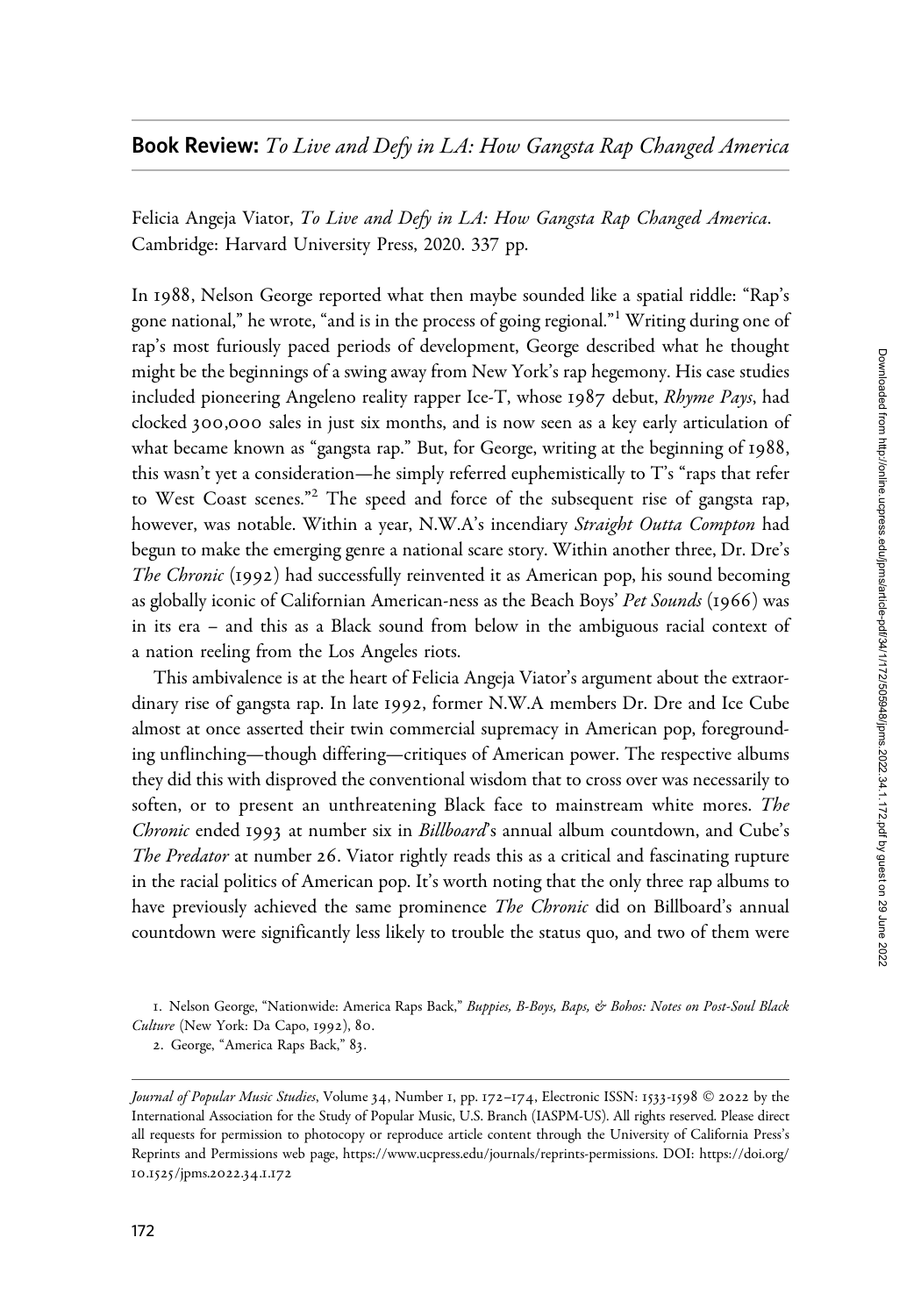by white acts: Beastie Boys' *Licensed to Ill* (1986), Vanilla Ice's To the Extreme (1990), and MC Hammer's Please Hammer Don't Hurt 'Em (1990). Dre and Cube were "not the first hip-hop artists to defy the illusion of a post-racial America" (266). But in one of the book's most crucial passages, Viator argues that "they were the first rappers who crossed over *because* they asserted themselves as the personification of that defiance"  $(266)^3$  The resultant cultural ubiquity depended, of course, on capturing the imaginations of white teens across America, and thus enacted the metaphorical Home Invasion Ice-T posited on his 1993 album of the same name. Its engine, Viator suggests, was "the fact that audiences were both horrified and mesmerized" by these missives of frustration from a young, Black Los Angeles, whose discontents were decades in the making (266).

One of the strengths of Viator's analysis is her refusal of either/or thinking, as evidenced in her observation of gangsta rap audiences' simultaneous horror and awe. She is a particularly cogent writer who can crystallize the tug of contradictory pleasures and impulses that can be awakened by listening to gangsta rap. With the genre's frank and sometimes harrowing depictions of violence toward other young Black men, bawdy or violent misogyny, and, on Cube's "Black Korea" and "No Vaseline," even anti-Asian racism and anti-Semitism, some critics have overlooked the radical anti-power politics that simultaneously ran through much early gangsta rap (hear Cube affiliates Da Lench Mob's Guerrillas in the Mist (1992) for the sometimes troubling epitome of rap's gangsta/ revolutionary trope). "Like blues artists in their time, gangsta rappers were lambasted as smut peddlers by some and exalted as truth tellers by others," Viator observes towards the end of the book, "The assumption being that peddling smut was incompatible with revealing truth"  $(255)$ . It is this thornier third path that Viator makes the case for in To Live and Defy in LA, and does so with nuance and intellectual honesty about music's ability to be more than one thing.

The canonic moment represented by the convergence of Cube/Dre/Rodney King, however, is the endpoint of Viator's argument. What precedes it is a fascinating and complex history that the author unpicks with skill and archival subtlety. The book's approach is to entwine accounts of key musical lightning rods from the genre's development with a detailed social history of young, Black LA—one that benefits from reaching back to the city's emergence as an industrial magnet during the Great Migration, when, as Angeleno jazz musician Horace Tapscott argues, the city was seen as the "land of golden opportunity" (7). The subsequent history of race and power, however, was notoriously vexatious. As the book accounts, it is one of broken social promises, rampant abuses of power, crude perceptions of–and mistreatment of—gang-adjacent Black youth, and, increasingly by the mid-1980s, generational rifts in LA's Black communities. It is this historic brew, and the presence of social institutions such as independent record manufacturer Macola, that, Viator argues, yielded gangsta rap.

<sup>3</sup>. While, of course, Public Enemy's success was built on highlighting the enduring racism of America in the post-Civil Rights era, the group did not cross over in the way that The Chronic and The Predator did. Both albums whose success, Viator correctly suggests, redefined what was pop.